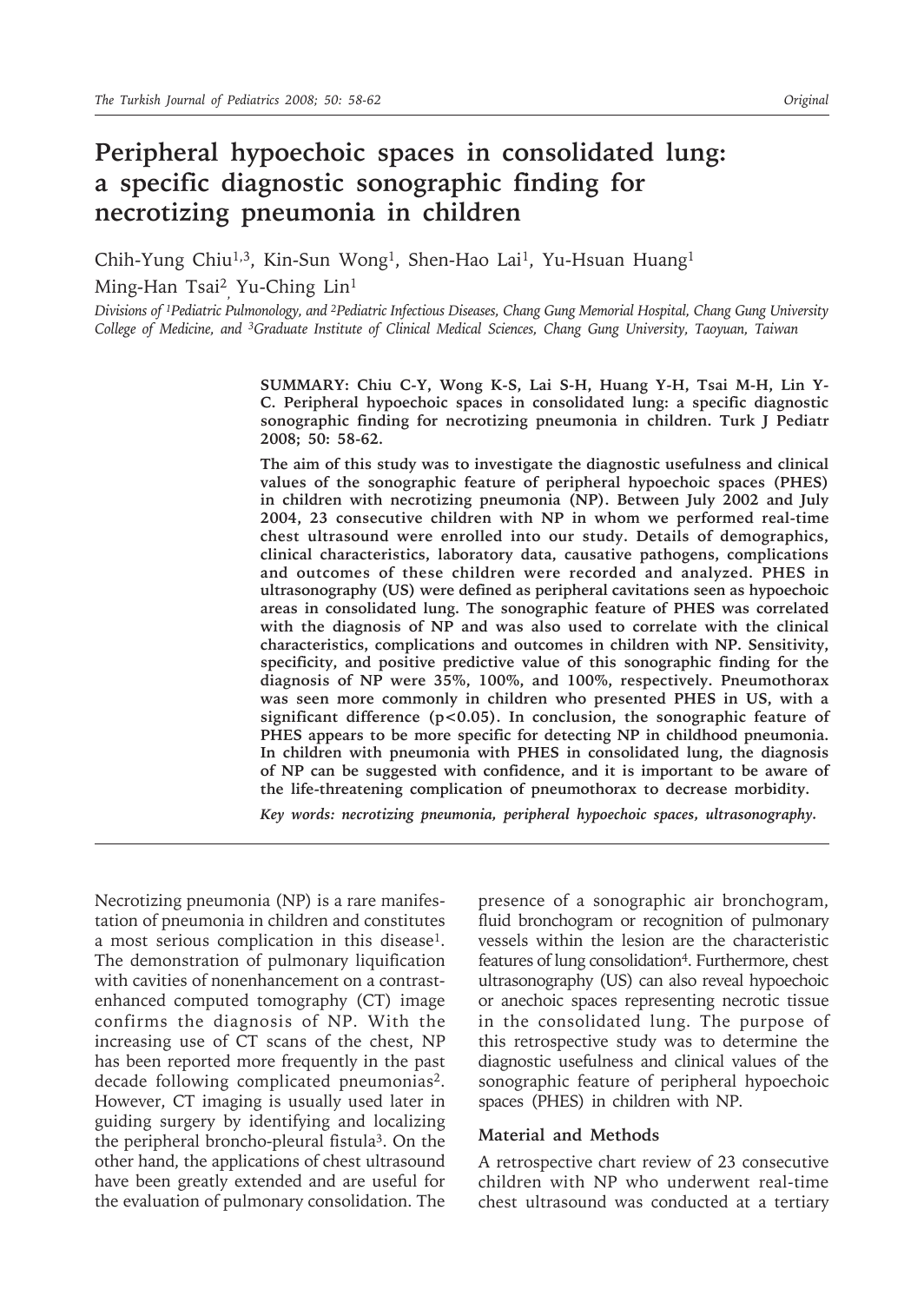pediatric facility Children's Hospital in northern Taiwan from July 2002 to July 2004. The diagnosis of NP was based upon multiple small lucencies on a chest radiograph or cavities of nonenhancement on a contrast-enhanced CT image. Details of demographics, clinical characteristics, laboratory data, causative pathogens, complications and outcomes of these children were recorded and analyzed. The pathogen of NP was retrospectively reviewed and pneumococcal pneumonia was defined as a clinical presentation consistent with pneumonia, radiographic confirmation of a consolidation pattern, and at least one positive blood or pleural fluid culture or positive detection of antigens in the pleural fluid by latex agglutination testing. Complications of NP were based on the evaluation of obtained chest radiographs and CT scans including cavitations, broncho-pleural fistula, pneumothorax, and lung abscess.

The sonographic study was performed by a pulmonologist using an Acuson TX 128 machine (Acuson, Mountain View, CA) with a 5.0-MHz curved array transducer. The Acuson 128 ultrasonic units were also equipped with Doppler ultrasound, which can be used in conjunction with sector transducers to evaluate blood flow. Patients were scanned in a supine or sitting position by means of an intercostal approach. The sonographic images were recorded on Polaroid film (Polaroid, Cambridge, MA) and reviewed retrospectively. PHES in US were defined as peripheral cavitations seen as hypoechoic areas in consolidated lung. The presence or absence of this sonographic finding was correlated with the diagnosis of NP and consensus ratings were used for the calculations of sensitivity and specificity of this sonographic finding for NP. For negative predictive value, children who were consecutively diagnosed with severe pneumonia without NP and underwent real-time chest ultrasound were enrolled and analyzed during the study period. The sonographic feature of PHES was also used to correlate with demographic data, clinical characteristics, complications and outcomes in children with NP.

The Student's t test was used to compare continuous variables, and the  $\chi^2$  or Fisher's exact test was used to compare the nominal data. Statistical analysis was performed using the Statistical Program for Social Sciences

(SPSS 10.0 for Windows, SPSS Inc., Chicago, IL, USA). A P value of less than 0.05 was considered to indicate statistical significance.

## **Results**

A total of 23 children who had NP were enrolled into our study. The average age of the patients was  $4.3 \pm 1.1$  years (mean $\pm$ SD). All patients were previously healthy and acquired their pneumonias in the community. The most common symptoms of children with complicated pneumonia were fever >39°C (100%), productive cough (100%), respiratory distress (78%) and sepsis (57%). A total of 15 cases were consistent with pneumococcal pneumonia. Penicillinresistant *Streptococcus pneumoniae* (PRSP) was identified in seven patients. No organisms were isolated in pleural aspirates or blood specimens in eight patients.

All 23 patients were treated with empiric antibiotic therapy initially according to the clinical manifestations and laboratory results. Thirteen patients (57%) required intensive management due to persistent respiratory distress and systemic inflammatory response syndrome/sepsis. Eleven patients (48%) were managed successfully using antibiotic therapy and closed tube drainage. Eighteen patients (78%) received chest tube drainage with a mean of  $13.1 \pm 3.1$  days. No chest tube was inserted in five patients. Twelve patients (52%) underwent thoracoscopy or thoracotomy for decortication and removal of loculated empyema. All patients revealed decreased parenchymal enhancement on contrast-enhanced chest CT scan. Complications of broncho-pleural fistula, pneumothorax and lung abscess were identified in 12, 7 and 5 patients, respectively. Total duration of fever was  $15.3 \pm 2.7$  days and the mean hospital stay was  $23.1 \pm 4.1$  days. All patients recovered completely without sequelae after adequate antibiotic treatment.

Sonographically, consolidated lung was triangular in shape, hypoechoic, and heterogeneous in echotexture. Air bronchogram and fluid bronchogram were the classic characteristics and were identified in all 23 children. PHES within the consolidated lung in US were identified in eight patients. The sonographic features of these hypoechoic spaces were multiple, irregular and peripheral (Fig. 1a, 1b). The average time of detection of PHES was 10 days after onset of fever (range, 6-22 days).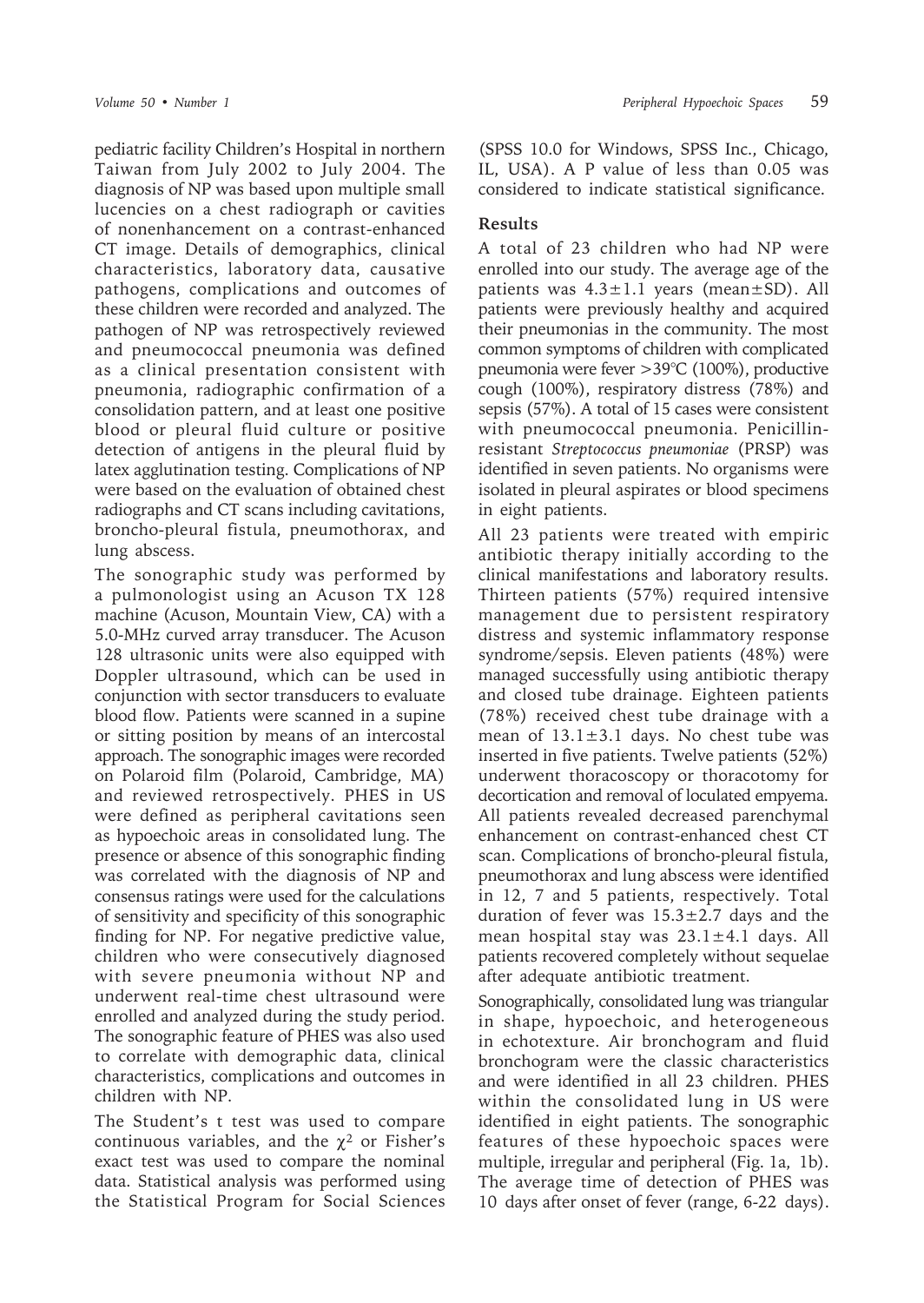

**Fig. 1a.** Transverse ultrasound scan of the left lingula lobe (LLL) obtained with the patient in the supine position at six days after fever showing multiple, peripheral, hypoechoic lesions with irregular outer margins (white arrow); this appearance is reflective of parenchymal necrosis. The sonolucent band corresponds to pleural fluid (F).



**Fig. 1b.** Computed tomography scan of the chest obtained at the same time showing lobar pulmonary liquification with multiple decreased parenchymal enhancements (black arrow). Subsequent plain chest radiograph showing multiple small lucencies with cavitation formation confirmed the diagnosis of necrotizing pneumonia (NP).

Contrast-enhanced chest CT confirmed the diagnosis of NP in all eight patients and *Streptococcus pneumoniae* was the etiological pathogen in seven patients. Pneumatocele was formed in all eight patients and pneumothorax was found in five patients. Surgical intervention of thoracotomy with decortication was necessary in five children due to bronchopleural fistula and loculated empyema with lung entrapment. Sensitivity, specificity, and positive predictive value of this sonographic finding

for the diagnosis of NP were 35%, 100%, and 100%, respectively. Another 14 children with severe pneumonia, of non-necrotizing type, were seen during this study period and all revealed negative sonographic feature of PHES in consolidated lung. The negative predictive value of this sonographic finding in children with severe lobar pneumonia was 48%. Correlation of the sonographic feature of PHES in children with NP is shown in Table I. No significant differences were noted regarding the demographic data, biochemical examinations, identified organisms from blood or pleural effusions and outcomes. Pneumothorax was seen more commonly in children who presented PHES in US, with a significant difference  $(p<0.05)$ .

## **Discussion**

Necrotizing pneumonia is a serious, potentially fatal complication of lobar pneumonia and is characterized by massive necrosis and liquification of lung tissues1,2,5,6. Pulmonary necrosis develops early in the course of the disease, and typical radiologic signs of cavitations will be evident on plain chest roentgenograms only later1. Although a chest CT scan is able to define a more specific pattern of segmental or lobar pulmonary liquification than conventional chest radiographs in children with NP6, chest US can also reveal PHES representing pulmonary necrosis and provide another specific diagnostic method for this rapidly progressive condition, as in our study.

The presence of PHES in consolidated lung appears to be more specific for the diagnosis of NP in our study. It is important to increase the awareness of this specific finding through more published studies to make an earlier diagnosis possible. However, this specific sonographic finding was found in only eight (35%) patients in children with NP. Moreover, the sonographic feature of PHES was detected about 10 days after onset of fever in our study. The low detection rate of this specific finding may be attributed to the timing of the examination. Early performance of chest US may reveal consolidated lung without necrosis, while in late performance, air accumulation in the necrotic cavity may contribute to a more limited evaluation of consolidated lung, thus making the detection of necrotic areas less likely. Because of the low sensitivity, the absence of PHES in consolidated lung should not be sufficient to exclude a diagnosis of NP.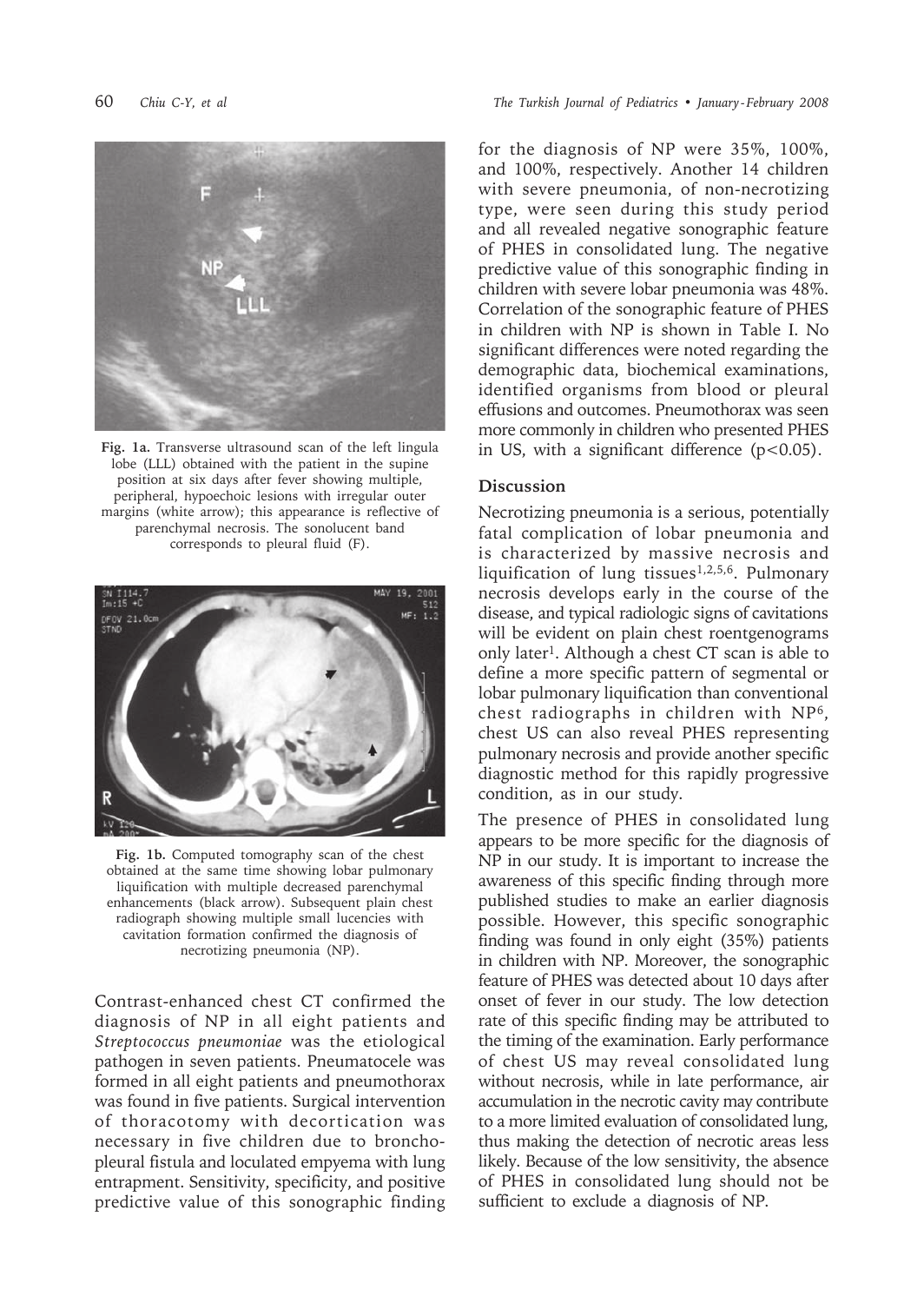|                                        | Necrotizing<br>pneumonia with<br>PHES $(n=8)$ | Necrotizing<br>pneumonia without<br>PHES $(n=15)$ |                  |         |
|----------------------------------------|-----------------------------------------------|---------------------------------------------------|------------------|---------|
|                                        | No. $(\%)$                                    | No. $(\%)$                                        | Total no. $(\%)$ | p value |
| Age (years)                            | $3.6 \pm 1.1$                                 | $4.9 \pm 1.8$                                     | $4.3 \pm 1.1$    | 0.24    |
| Days of fever elapsed before detection | $10.0 \pm 3.7$                                | $8.8 \pm 1.6$                                     | $9.5 \pm 2.0$    | 0.46    |
| Lab examination                        |                                               |                                                   |                  |         |
| WBC $(\times 10^9/L)$                  | $24.2 \pm 6.5$                                | $23.3 \pm 4.5$                                    | $23.7 \pm 2.7$   | 0.50    |
| $Hb$ (g/dl)                            | $9.5 \pm 1.0$                                 | $8.8 \pm 0.6$                                     | $9.1 \pm 0.6$    | 0.26    |
| Platelet $(\times 10^9/L)$             | $334.3 \pm 146.1$                             | $231.9 \pm 84.2$                                  | $277.4 \pm 81.2$ | 0.66    |
| $CRP$ (mg/L)                           | $321.1 \pm 43.6$                              | $307.1 \pm 67.8$                                  | $313.3 \pm 41.4$ | 0.41    |
| Pathogen                               |                                               |                                                   |                  |         |
| Streptococcus pneumoniae               | 7(88)                                         | 8(53)                                             | 15 (65)          | 0.18    |
| PRSP                                   | 4(50)                                         | 3(20)                                             | 7(30)            | 0.39    |
| Complications                          |                                               |                                                   |                  |         |
| Cavitations                            | 8 (100)                                       | 15 (100)                                          | 23 (100)         | 1.00    |
| Broncho-pleural fistula                | 5(63)                                         | 7(47)                                             | 12(52)           | 0.67    |
| Pneumothorax                           | 5(63)                                         | 2(13)                                             | 7(30)            | < 0.05  |
| Lung abscess                           | 1(13)                                         | 4(27)                                             | 5(22)            | 0.62    |
| Outcomes                               |                                               |                                                   |                  |         |
| Chest tube placement                   | 8 (100)                                       | 10(67)                                            | 18 (78)          | 0.12    |
| Intensive management                   | 5(63)                                         | 8(53)                                             | 13 (57)          | 1.00    |
| Surgical intervention                  | 5(63)                                         | 7(47)                                             | 12 (52)          | 0.67    |
| Chest tube drainage (days)             | $12.8 \pm 4.4$                                | $13.4 \pm 4.6$                                    | $13.1 \pm 3.1$   | 0.84    |
| Duration of fever (days)               | $16.5 \pm 5.0$                                | $14.3 \pm 2.8$                                    | $15.3 \pm 2.7$   | 0.15    |
| Hospital stay (days)                   | $22.0 \pm 6.2$                                | $23.9 \pm 5.7$                                    | $23.1 \pm 4.1$   | 0.78    |

**Table I.** Comparison of Demographic Data, Clinical Characteristics, Complications and Outcomes for Children With Versus Without Peripheral Hypoechoic Spaces in Ultrasonography

PHES: Peripheral hypoechoic spaces. WBC: White blood cell. Hb: Hemoglobin. CRP: C-reactive protein. PRSP: Penicillin-resistant *Streptococcus pneumoniae*.

During the period analyzed, another 14 individuals with lobar pneumonia of nonnecrotic type complicated by massive pleural effusion were seen, and all revealed negative sonographic feature of PHES in consolidated lung. Although the positive predictive value of this sonographic finding for the diagnosis of NP was 100% in our study, the negative predictive value of this sonographic finding in children with severe lobar pneumonia was 48%. Conversely, this means that 52% of patients with a negative sonographic feature of PHES were actually NP, and were mistakenly classified by this sonographic finding. It must be emphasized that using ultrasound as the main imaging technique to diagnose NP requires frequent and repeated studies to decrease the number of missed diagnoses of NP.

Bacterial pneumonia is the most common cause of lung consolidation in children; however, its appearance is nonspecific. Infarction, hemorrhage, vasculitis, lymphoma, and bronchoalveolar carcinoma can result in consolidation that appears similar to that of pneumonia on US. Furthermore, a necrotic area of pulmonary infarction may also be recognized on US as a peripheral wedge-shaped hypoechoic region<sup>7,8</sup>. In children with PHES in consolidated lung, the etiologies of this specific sonographic finding should include infections, fat embolism, and pulmonary infarction.

In children with NP, persistent pneumothorax, broncho-pleural fistula and lung entrapment are poor prognostic factors of medical treatment and usually lead to surgical interventions<sup>9</sup>. In our study, although there was no difference